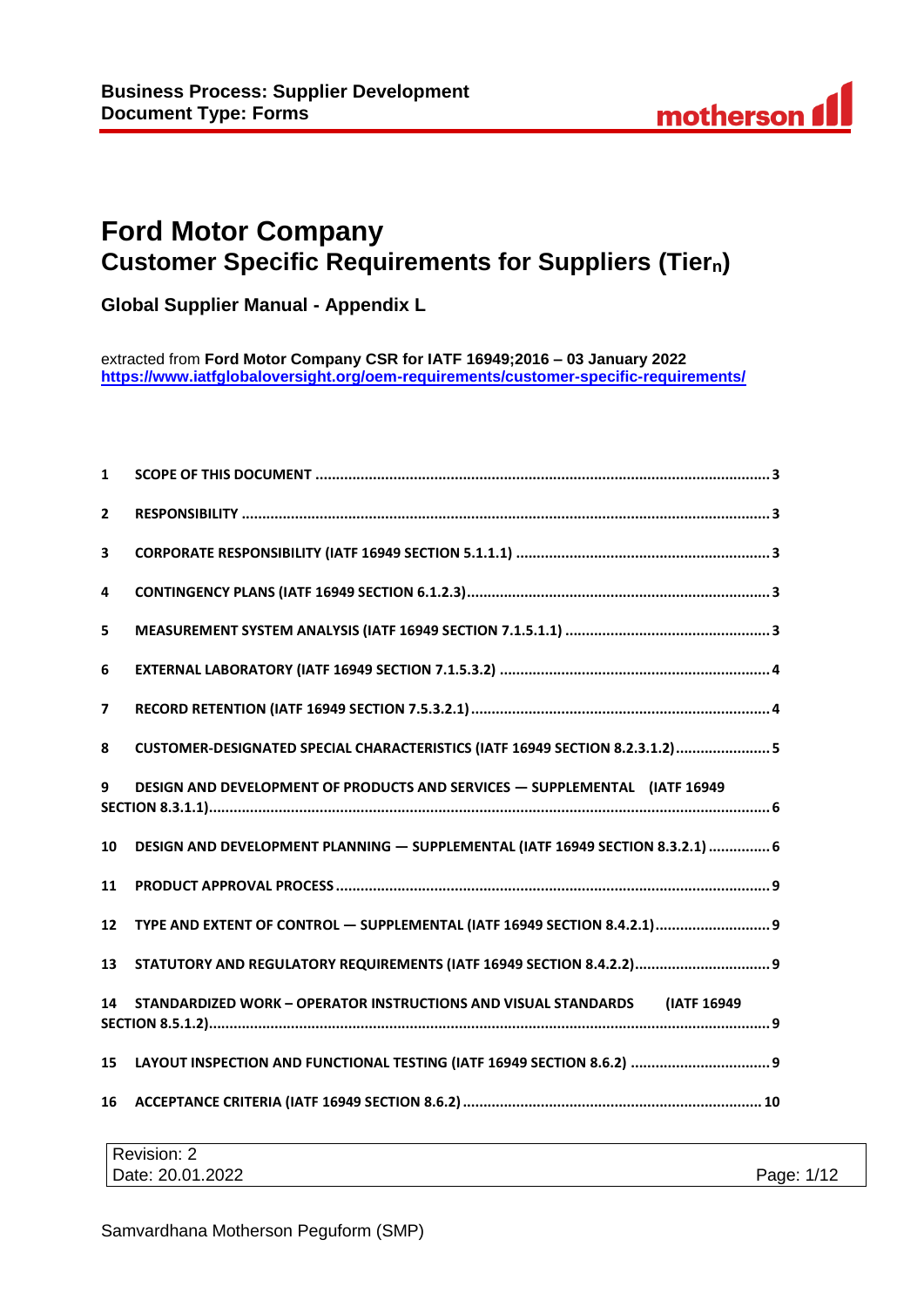# **Business Process: Supplier Development Document Type: Forms**

| 17 | MONITORING AND MEASUREMENT OF MANUFACTURING PROCESSES (IATF 16949 SECTION 9.1.1.1)<br>10 |
|----|------------------------------------------------------------------------------------------|
|    |                                                                                          |
|    |                                                                                          |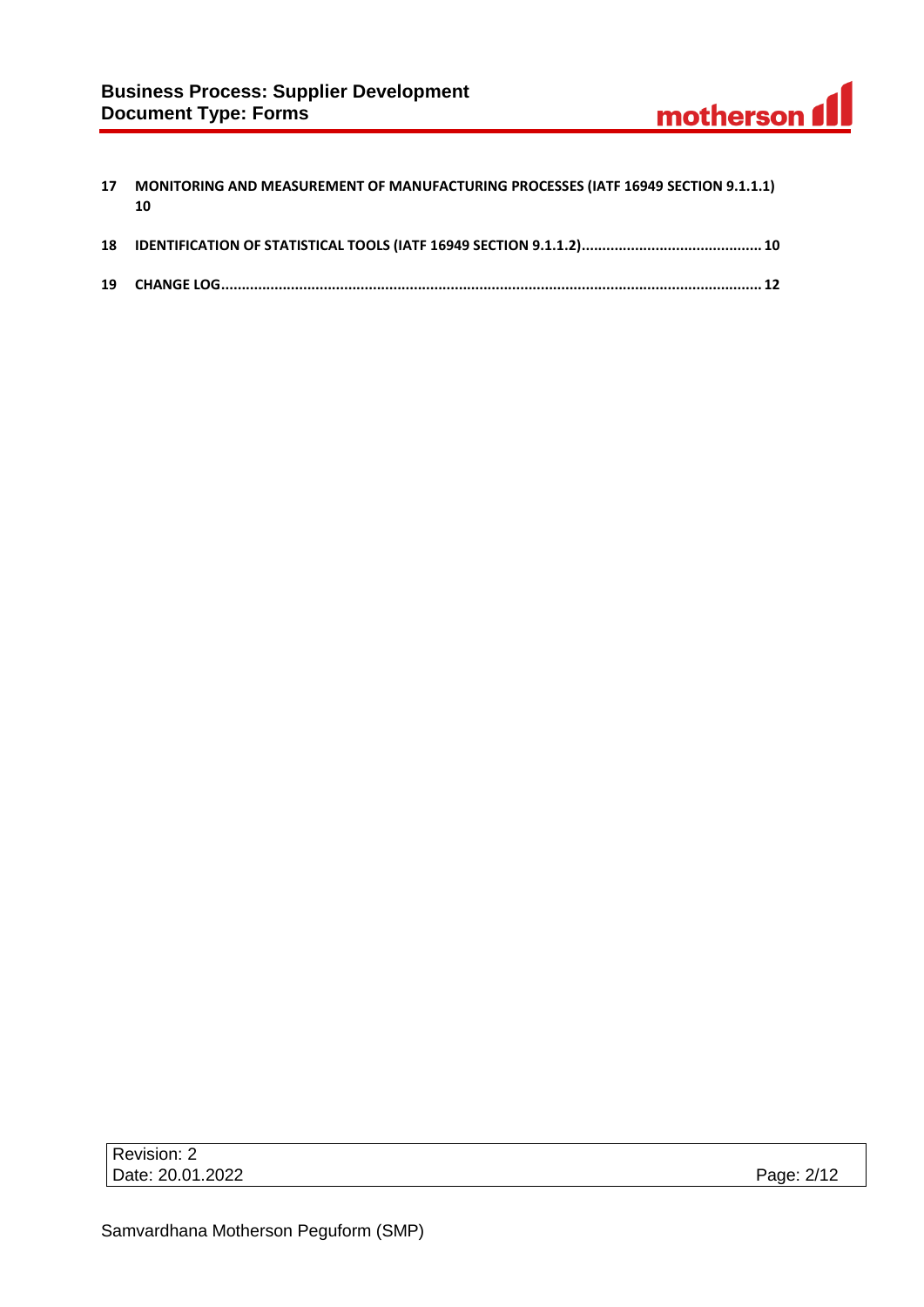#### **1 Scope of this document**

The scope of this document is to ensure compliance to customer requirement by sub-suppliers of SMP Automotive who are supplying for any Ford project. This document is listing requirements for these suppliers in addition to standard IATF16949 requirements and in addition to standard SMP requirements.

## **2 Responsibility**

Suppliers who are supplier for SMP of a component for a Ford product shall meet all requirements listed in this document during the whole project lifetime. This includes but not limited to:

- Regularly check for updates of this document on [www.smp-automotive.com](file:///C:/Users/B30577/Desktop/SMP%20Supplier%20Manual/Supplier%20Manual%20final/www.smp-automotive.com)
- Ensure availability and awareness of related Ford standards and requirements mentioned in this document
- Ensure requirements are met in their supply chain

#### **3 Corporate Responsibility (IATF 16949 section 5.1.1.1)**

The organization shall comply with Basic Working Conditions in the Global Terms and Conditions and the related Supplier Social Responsibility and Anti-Corruption Requirements Web-Guide [https://web.fsp.ford.com/gtc/docs/hrandwc.pdf.](https://web.fsp.ford.com/gtc/docs/hrandwc.pdf) The organization is also encouraged to adopt and enforce a similar code with Ford's Policy Letter #24 available through<https://corporate.ford.com/social-impact/sustainability.html> (search for "policy letter 24").

## **4 Contingency plans (IATF 16949 section 6.1.2.3)**

The Organization shall notify the SMP receiving plant, the buyer and the SQA within 24 hours of organization production interruption. The organization shall communicate the nature of the problem to SMP and take immediate actions to assure supply of product to SMP.

Note: Production interruption is defined as an inability to meet the Ford specified production capacity volume.

## **5 Measurement system analysis (IATF 16949 section 7.1.5.1.1)**

#### **Gauging requirements**

All gauges used for checking Ford components/parts per the control plan shall have a gauge R&R performed in accordance with the appropriate methods described by the latest AIAG Measurement Systems Analysis Manual (MSA) to determine measurement system variability. The Gauge R&R is to be completed using Ford parts. The control plan identifies which gauges are used for each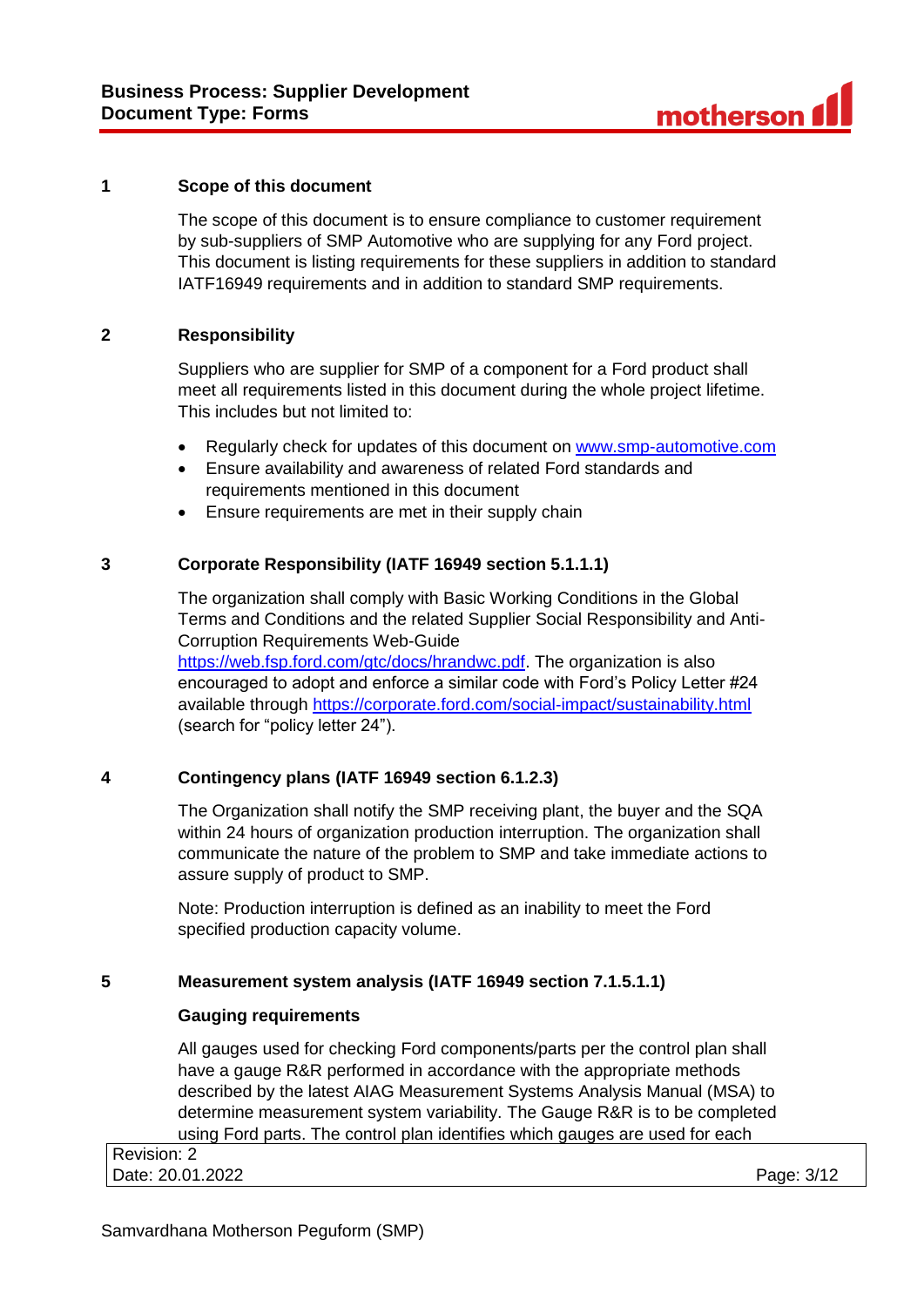measurement. Any measurement equipment not meeting the MSA guidelines must be approved by SQA.

# **Family of gauges**

Where multiple gauges of the same make, model, size, method of use and application (including range of use) are implemented for the same part, use of a single gauge R&R covering those multiple gauges (family of gauges) requires STA approval.

Parts and operators for Gauge R&R studies At a minimum:

- Variable gauge studies should utilize a minimum of 10 parts, 3 operators and 3 trials.
- Attribute gauge studies should utilize a minimum of 50 parts, 3 operators, 3 trials.

See the Ford PPAP customer specifics for details on attribute gauge measurement systems analysis requirements [https://web.qpr.ford.com/sta/Ford\\_Specifics\\_for\\_PPAP.pdf](https://web.qpr.ford.com/sta/Ford_Specifics_for_PPAP.pdf)

## **6 External laboratory (IATF 16949 section 7.1.5.3.2)**

The organization shall approve commercial/independent laboratory facilities prior to use. The acceptance criteria should be based on the latest ISO/IEC 17025 (available through ISO<https://www.iso.org/> ), or national equivalent, and shall be documented.

Accreditation to ISO/IEC 17025 or national equivalent is not required.

# **7 Record retention (IATF 16949 section 7.5.3.2.1)**

## **Inspection and Measurement Records**

The organization shall retain records of process control data, product inspection data and records of appropriate reaction actions to readings outside the specification in a recoverable format for a minimum of 2 years, available to Ford Motor Company upon request. The organization shall record the actual values of process parameters and product test results (variable or attribute). Simple pass/fail records of inspection are not acceptable for variable measurements.

## **Audits**

The organization shall retain records of internal quality system audits and management review for three years.

# **APQP**

The organization shall maintain the final External Supplier APQP/PPAP Readiness Assessment (Schedule A) for the life of the part (production and service) plus one year as part of the PPAP record.

| Revision: 2      |            |
|------------------|------------|
| Date: 20.01.2022 | Page: 4/12 |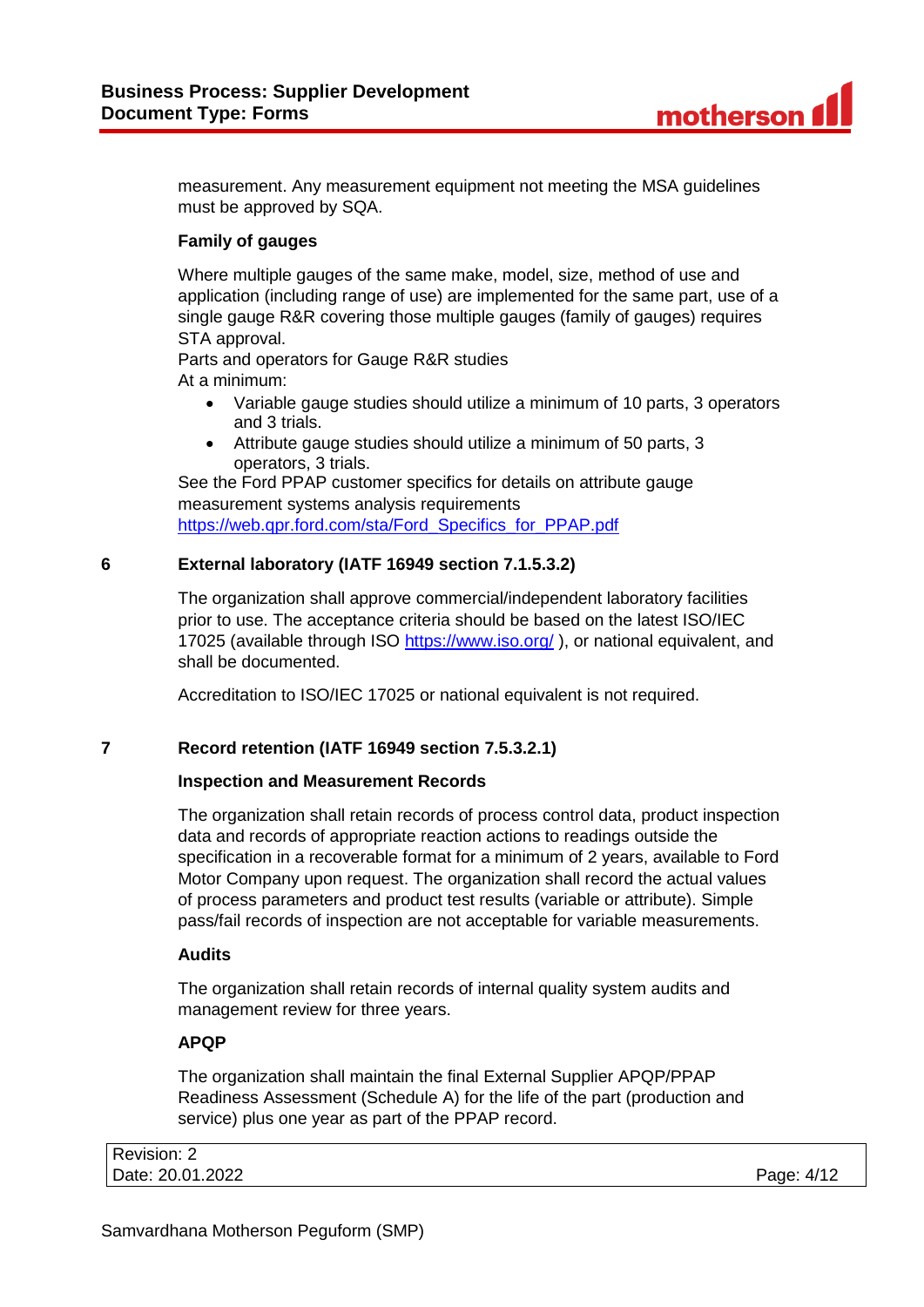# **Training**

The organization shall retain records of training for 3 years from the date of the training.

#### **Job set up**

The organization shall retain records of job set-up verifications for 1 year. Retention periods longer than those specified above may be specified by an organization in its procedures.

## **Maintenance**

The organization shall retain records of maintenance for 1 year. The organization shall retain records of measurement equipment calibration for one calendar year or superseded, whichever is longer. Ford reserves the right to modify specific record retention requirements. These requirements do not supersede any regulatory requirements.

## **8 Customer-designated special characteristics (IATF 16949 section 8.2.3.1.2)**

#### **Symbols**

The organization is to contact Ford Engineering to obtain concurrence for the use of Ford Motor Company special characteristics symbols defined in the table below.

| Characteristic                                      | Symbol      |
|-----------------------------------------------------|-------------|
| CRITICAL CHARACTERISTIC -<br>(CC)                   |             |
| (With Safety or Legal                               |             |
| Consideration)                                      |             |
| SIGNIFICANT CHARACTERISTIC<br>$-(SC)$               | <b>None</b> |
| (Not Relating to Safety or Legal<br>Considerations) |             |
| High Impact (HI) Characteristics                    | None        |
| <b>Operator Safety Characteristics</b>              | <b>None</b> |
|                                                     |             |

For internal use, the organization may develop its own special characteristics symbols. The Special Characteristics definitions are available in the Ford FMEA Handbook.

Ford Designated Special Characteristics

| Revision: 2      |            |
|------------------|------------|
| Date: 20.01.2022 | Page: 5/12 |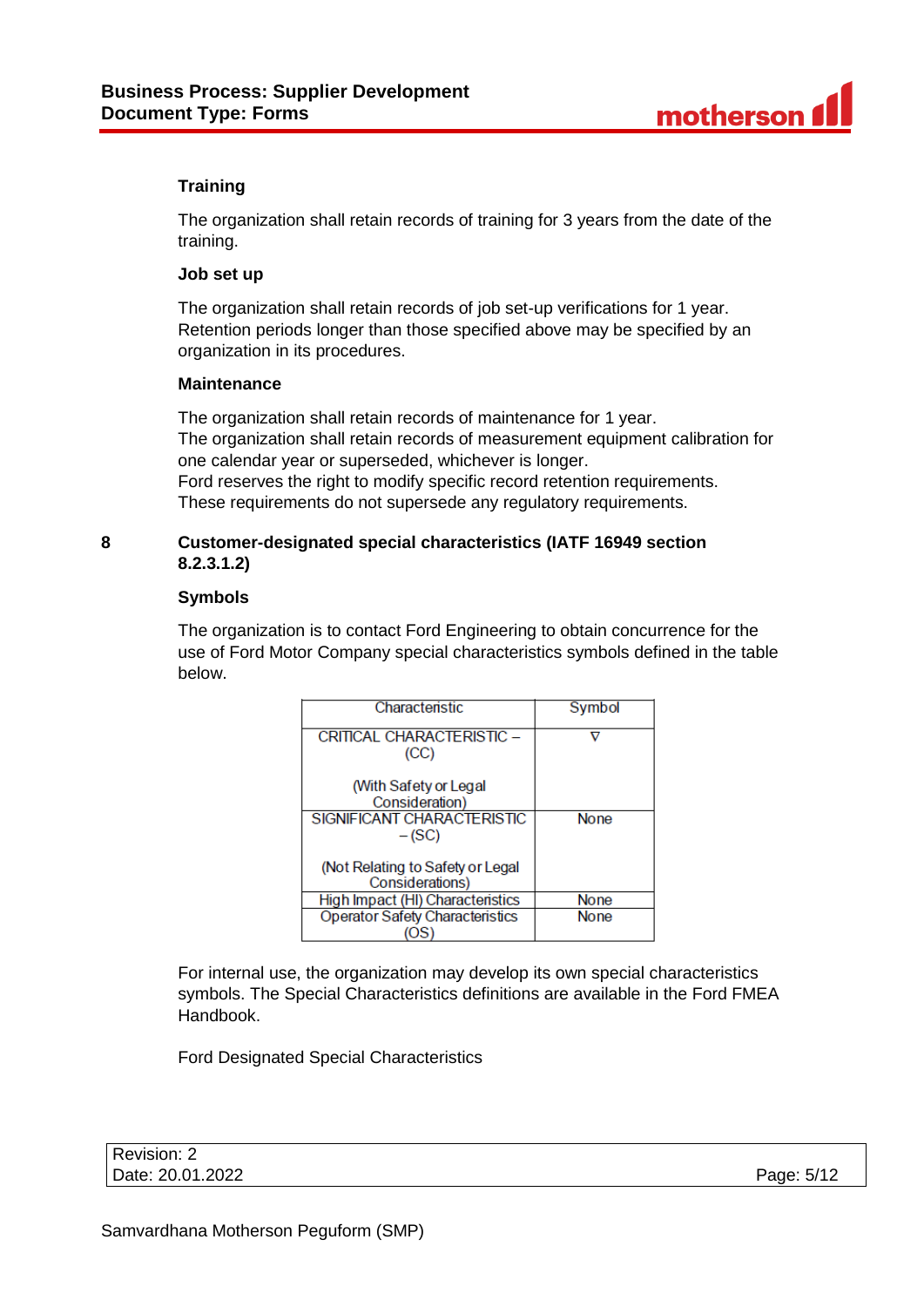## **Critical Characteristic (V) Parts**

Ford designated Control Item Parts are selected products identified by Ford Engineering, concurred by Ford/ organization manufacturing and identified on drawings and specifications with an inverted delta  $(\nabla)$  preceding the part. Control Item products have Critical Characteristics that may affect safe vehicle operation and/or compliance with government regulations. Unique symbols identifying safety and regulatory characteristics on components equivalent to the inverted delta  $(\nabla)$  symbol.

## **Fasteners with Critical Characteristics**

For fasteners, base part numbers beginning with "W9" are to be treated as inverted delta.

Critical Characteristics for fasteners may be designated by methods defined in Ford Engineering Fastener Specifications available through Ford Global Materials and Fastener Standards.

## **Other Special Characteristics**

Significant and High Impact and Operator Safety Characteristics are described in the Ford FMEA Handbook.

## **9 Design and development of products and services — supplemental (IATF 16949 section 8.3.1.1)**

The organization should consider Incoming inspection when developing control strategies to prevent the use of non-conforming incoming material.

## **10 Design and development planning — supplemental (IATF 16949 section 8.3.2.1)**

## **FMEA and Control Plan Development**

FMEAs and Controls Plans shall ensure that the manufacturing process complies with Critical to Quality process requirements as specified in the Supplier Manufacturing Health Charts located at [https://web.qpr.ford.com/sta/Supplier\\_Manufacturing\\_Health\\_Charts.html.](https://web.qpr.ford.com/sta/Supplier_Manufacturing_Health_Charts.html)

## **Families of FMEAs**

The organization may write FMEAs for families of parts, where typically the only difference in the parts is dimensional, not form, application or function. The organization should obtain SQA review and concurrence prior to use of family process FMEAs.

| Revision: 2      |            |
|------------------|------------|
| Date: 20.01.2022 | Page: 6/12 |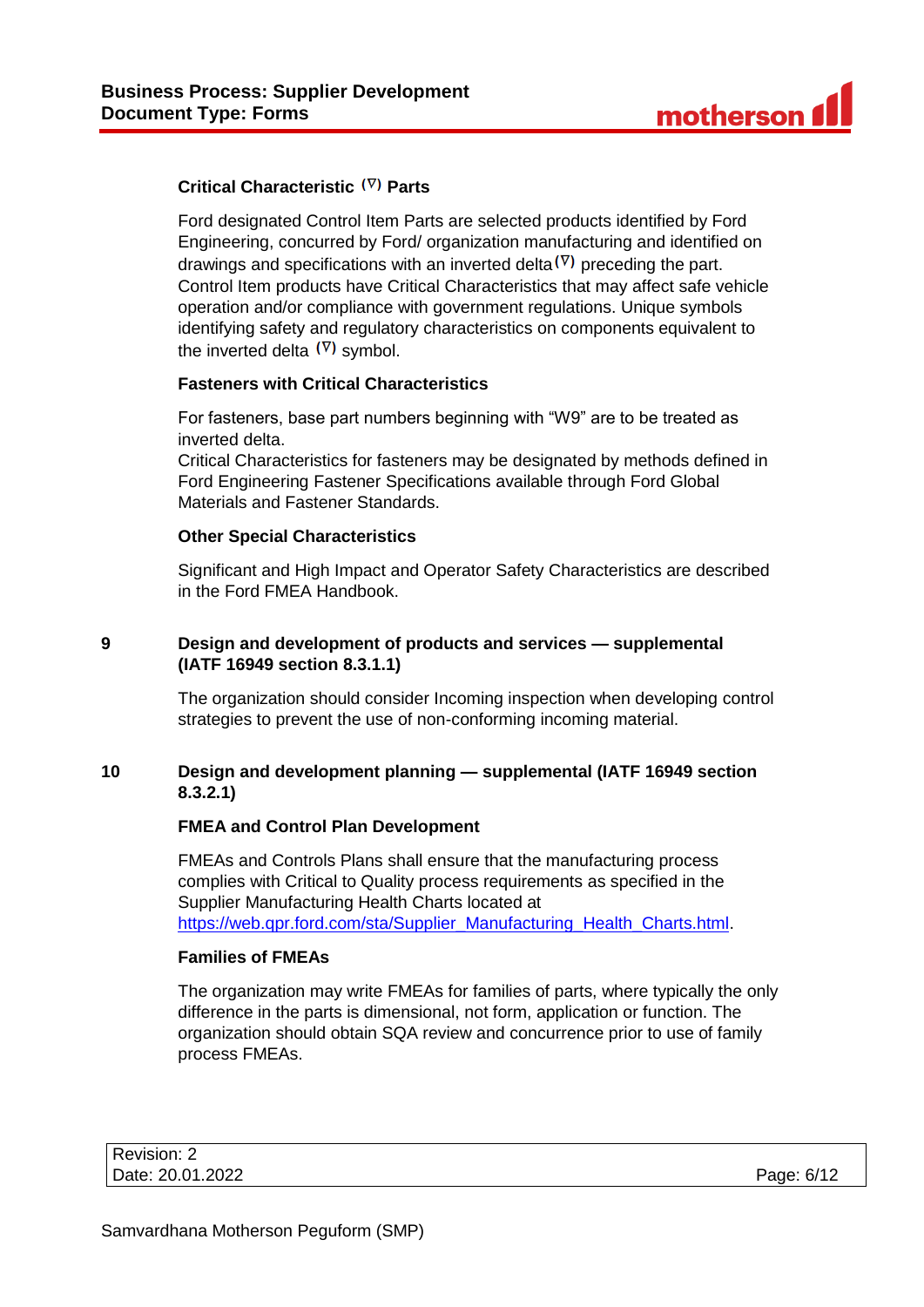## **Foundation FMEAs**

Organizations are required to have foundation FMEAs. Foundation FMEAs are typically created for each process type (e.g., stamping, riveting, injection molding, etc.). See the AIAG/VDA FMEA manual for more information. Foundation FMEAs are also known as corporate, generic, baseline, core, master, or best practice FMEAs and contain knowledge of the organization from prior developments and problem-solving activities. They play a critical role in the Prevent Recurrence process by capturing knowledge from problem solving and making sure the errors are not repeated in future launches. Knowledge gained from problem solving processes (8D, 6-Sigma, Shanin, etc.) shall be documented in both the part and the foundation FMEAs. The foundation FMEAs are not a replacement for the part FMEA but are a starting point for a part FMEA on a new launch.

## **FMEA Information Flow and Linkage**

The Part and Foundation FMEAs shall be living documents that are always aligned. An update to the Foundation FMEA shall result in a review of the applicable information for the Part FMEA. This process also shall work backwards from the part FMEAs to the Foundation FMEA in that any updates to the part FMEAs result in updates of the applicable information in the Foundation FMEAs. In addition, FMEAs shall be aligned to the control plans and work instructions/visual aids.

## **FMEA Software**

Suppliers shall use FMEA software which ensures the alignment of the Foundation FMEA, Part FMEA, control plan and other applicable documents.

# **Reverse FMEA Process (RFMEA)**

Organizations are required to have a process in place that ensures all new launches complete an RFMEA event once the equipment is installed and running. This process should be first completed at the equipment manufacturer and then after final installation on the organization's plant floor. The reverse FMEA involves design and process engineers working with operators and attempting to make bad parts, beat the error proofing and find new failure modes, causes, and develop controls. The goal is to discover opportunities and implement improvements in the FMEA that were not previously discovered. Evidence of Reverse FMEA events must be available starting July 1, 2022 for forward model programs which have not yet completed Job 1.

## **Implementation for Foundation and FMEA Software**

For forward model programs, which have not yet completed Job 1 by July 1, 2022, Foundation and Part FMEAs must be available in the FMEA software starting July 1, 2022.

| Revision: 2      |            |
|------------------|------------|
| Date: 20.01.2022 | Page: 7/12 |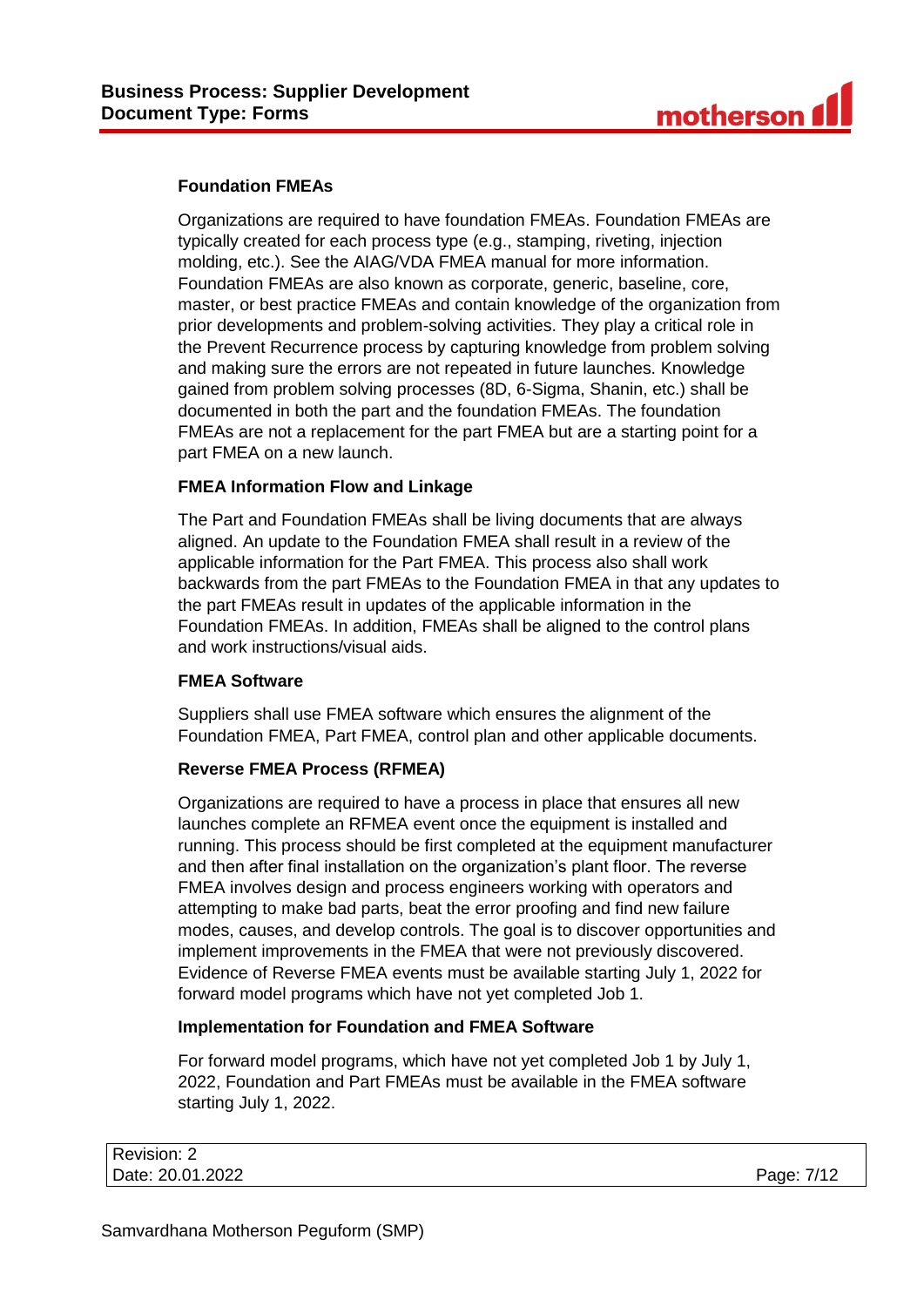All Foundation PFMEAs for all manufacturing processes (current and forward model) and subsequent updates to all FMEAs must be available in the FMEA software starting December 31, 2022.

## **FMEA documentation**

Organizations are to provide copies of FMEA documents to SMP / Ford Motor Company upon request.

## **Special Characteristic traceability for build to print organizations**

For build to print organizations, the organization shall obtain from SMP DFMEA information (including potential Critical Characteristics – YCs and potential Significant Characteristics – YSs) to develop the PFMEA and special characteristics (CC, SC, HI and OS, as appropriate). The organization shall document special characteristics on the Special Characteristics Communication and Agreement Form – SCCAF (FAF03-111-2) including where special characteristics are controlled at sub-tier suppliers, and obtain SMP approval. The SCCAF template is available through APQP/PPAP Evidence Workbook (through [https://web.qpr.ford.com/sta/APQP.html\)](https://web.qpr.ford.com/sta/APQP.html)

This also applies to Ford-directed sub-tier suppliers without a Multi-Party **Agreement** 

## **Documentation of Controls for Critical Characteristics**

Both build-to-print and design responsible organizations identify in the APQP/PPAP Evidence Workbook the special controls to prevent shipment of any nonconformance to Ford specified Critical Characteristics, regardless of the location of the special controls in the supply chain (tier 1 through tier N).

# **Control Plans**

All Ford Motor Company parts shall have Control Plans (or Dynamic Control Plans – DCP if required by Powertrain).

## **Special Characteristic Traceability**

Special Characteristics and control approach are traceable from the DFMEA through the PFMEA and the SCCAF to the Control Plan and recorded in the APQP/PPAP Evidence Workbook.

# **Ongoing Engineering Specification testing documentation**

Any revisions to the Product Validation Engineering Specification or other inspection frequencies in the Control Plans and PFMEAs require SMP/Ford approval through the Supplier Request for Engineering Approval (SREA)

## **Lot Traceability**

The organization shall maintain lot traceability.

| Revision: 2      |            |
|------------------|------------|
| Date: 20.01.2022 | Page: 8/12 |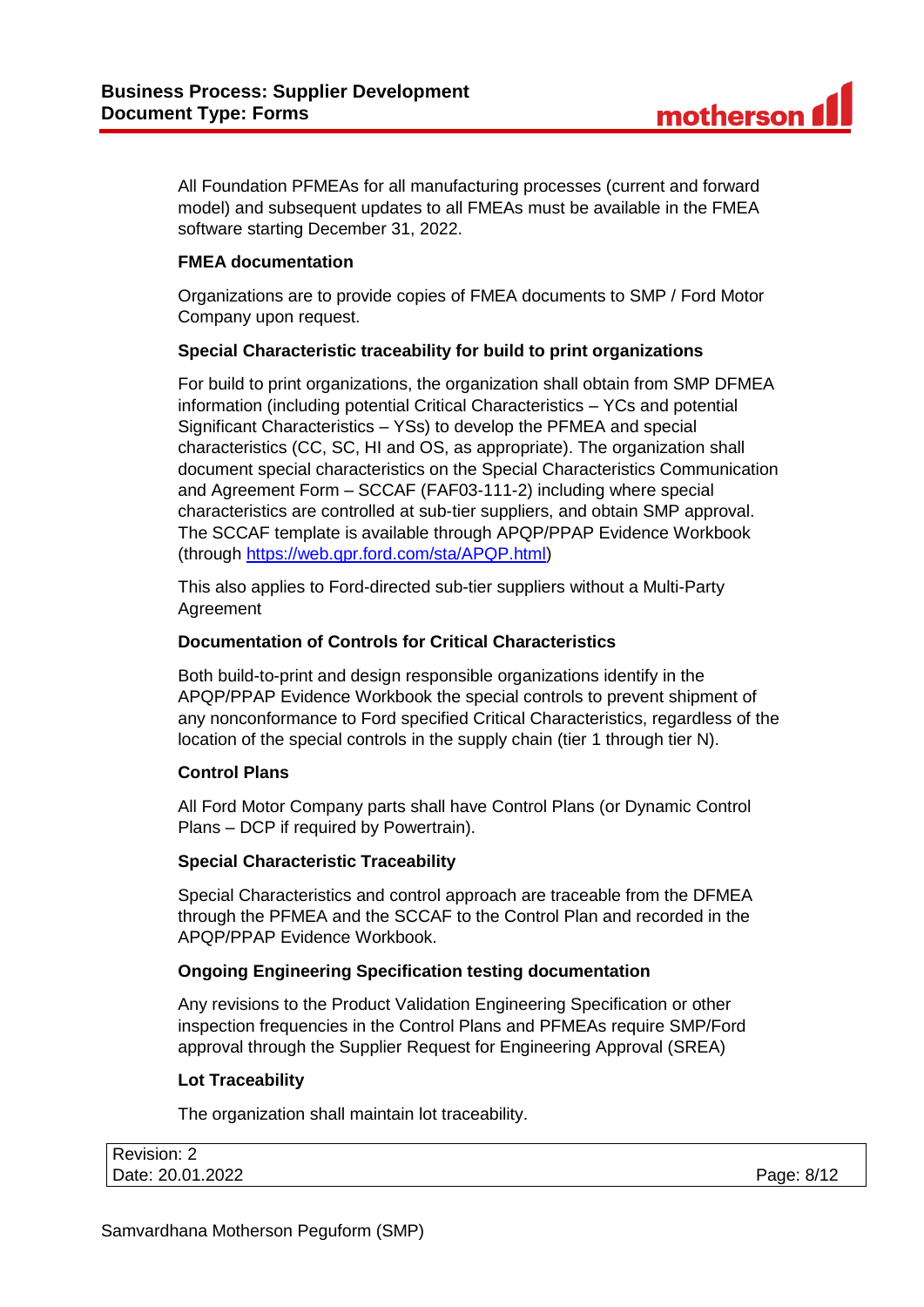#### **11 Product approval process**

#### **Product Part Approval Process**

For production parts and approval of components from sub-tier suppliers, the organization shall comply with the AIAG Production Part Approval Process (PPAP) manual and Ford's Global Phased PPAP available through [https://web.qpr.ford.com/sta/Phased\\_PPAP.html.](https://web.qpr.ford.com/sta/Phased_PPAP.html) Additional requirements are specified in Q1 [https://web.qpr.ford.com/sta/Q1.html.](https://web.qpr.ford.com/sta/Q1.html)

For service parts, in addition to meeting the requirements of the AIAG Production Part Approval Process (PPAP) manual, the organization must comply with the AIAG Service Production Part Approval Process (Service PPAP) manual.

## **Submission of Sub-tier supplier PPAP**

Evidence of sub-tier component part approvals may be a summary (approved PSWs, a listing of PSW approvals or equivalent).

#### **12 Type and extent of control — supplemental (IATF 16949 section 8.4.2.1)**

The organization shall have incoming product quality measures and shall use those measures as key indicators of sub-tier supplier product quality management.

#### **13 Statutory and regulatory requirements (IATF 16949 section 8.4.2.2)**

Applicable regulations shall include international requirements for export vehicles as specified by Ford Motor Company, e.g. plastic part marking (E-4 drafting standard –WSS-M99P9999-A1 and European End of Life of Vehicle (ELV) –available on FSP (Ford Supplier Portal [https://fsp.covisint.com](https://fsp.covisint.com/) ).

Material reporting requirements for ELV are specified by WSS-M99P9999-A1 under "Important Documents".

## **14 Standardized work – operator instructions and visual standards (IATF 16949 section 8.5.1.2)**

Operators shall use the most current work instructions.

The organization shall ensure that work instructions contain reaction plans for non-conformances showing the specific required steps.

#### **15 Layout inspection and functional testing (IATF 16949 section 8.6.2)**

The organization shall perform annually a layout inspection (to all dimensional requirements) on at least 5 parts.

| Revision: 2      |            |
|------------------|------------|
| Date: 20.01.2022 | Page: 9/12 |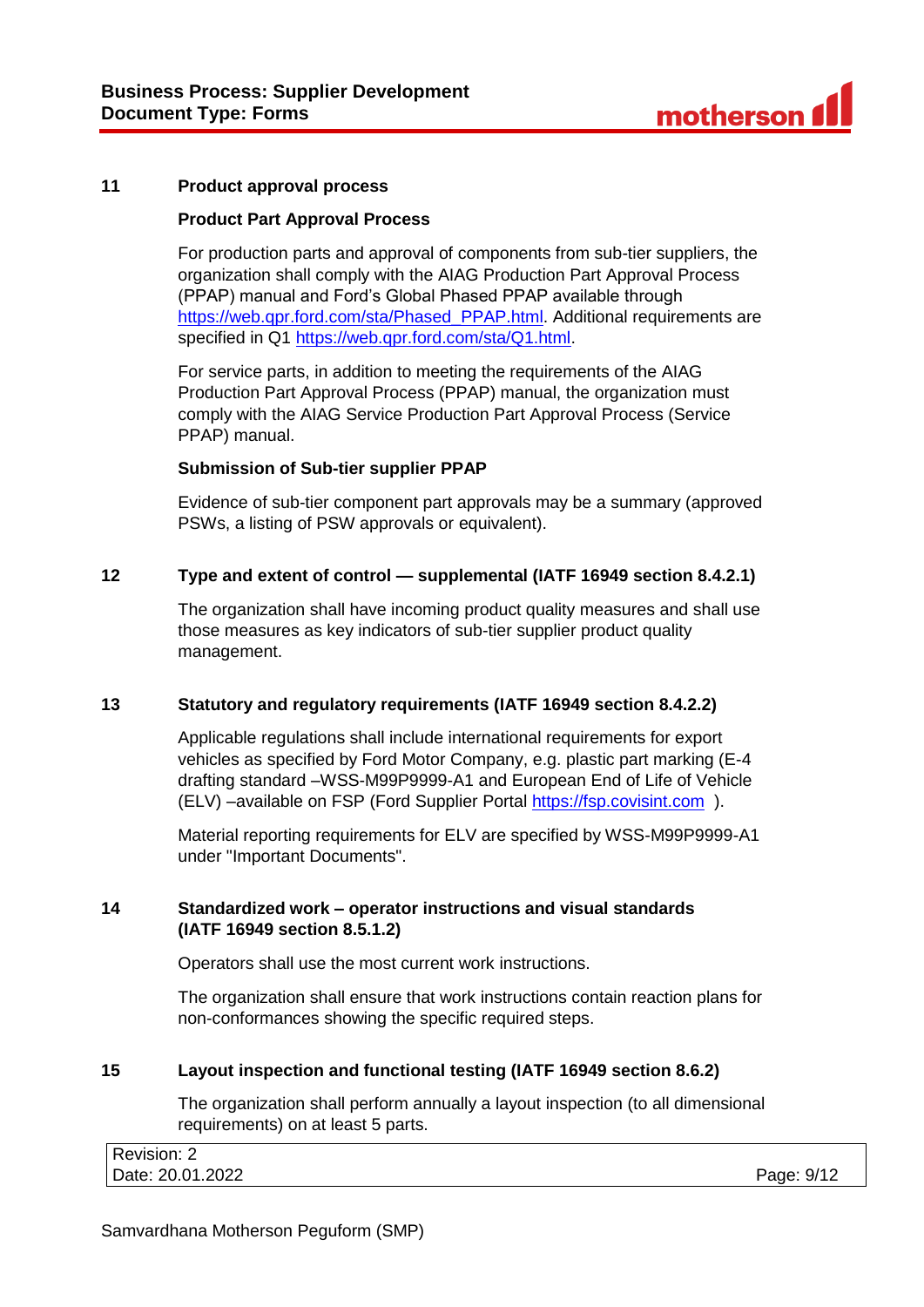Where tooling has multiple cavities, tools or centers, the organization conducts the annual layout on at least one part from each cavity, tool or center, with a minimum overall sample of 5 parts.

Note: 5 parts are not required from each cavity; tool or center, only a minimum of 1 part is required from each cavity, tool or center.

The measurements are to be documented on the APQP/PPAP Evidence Workbook (Prototype or Production Measurement Results section), available through [https://web.qpr.ford.com/sta/APQP.html.](https://web.qpr.ford.com/sta/APQP.html)

## **16 Acceptance criteria (IATF 16949 section 8.6.2)**

For guidance on product monitoring and reaction plan techniques for product conformance to specification, see the references AIAG SPC and APQP.

For ongoing process capability requirements, see Table A of this document.

## **17 Monitoring and measurement of manufacturing processes (IATF 16949 section 9.1.1.1)**

Table A of this document details the on-going process capability requirements.

All process controls shall have a goal of reduction of variability, using 6-sigma or other appropriate methods.

All process metrics are to be traceable to Ford requirements.

## **18 Identification of statistical tools (IATF 16949 section 9.1.1.2)**

The organization shall use the latest edition of the following references as appropriate:

See IATF 16949 for applicable references

## **Process Capability**

The capability index for reporting launch process capability and ongoing production process capability is Ppk (Performance Index)

See Ford's PPAP customer specifics for the launch process capability requirements. [https://web.qpr.ford.com/sta/Ford\\_Specifics\\_for\\_PPAP.pdf](https://web.qpr.ford.com/sta/Ford_Specifics_for_PPAP.pdf)

See table A for ongoing process capability requirements.

The organization shall maintain ongoing process capability at Ppk > 1.33.

The requirement for maintenance of ongoing process capability is to be included in the production Control Plan and the capability results recorded in the APQP/PPAP Evidence Workbook.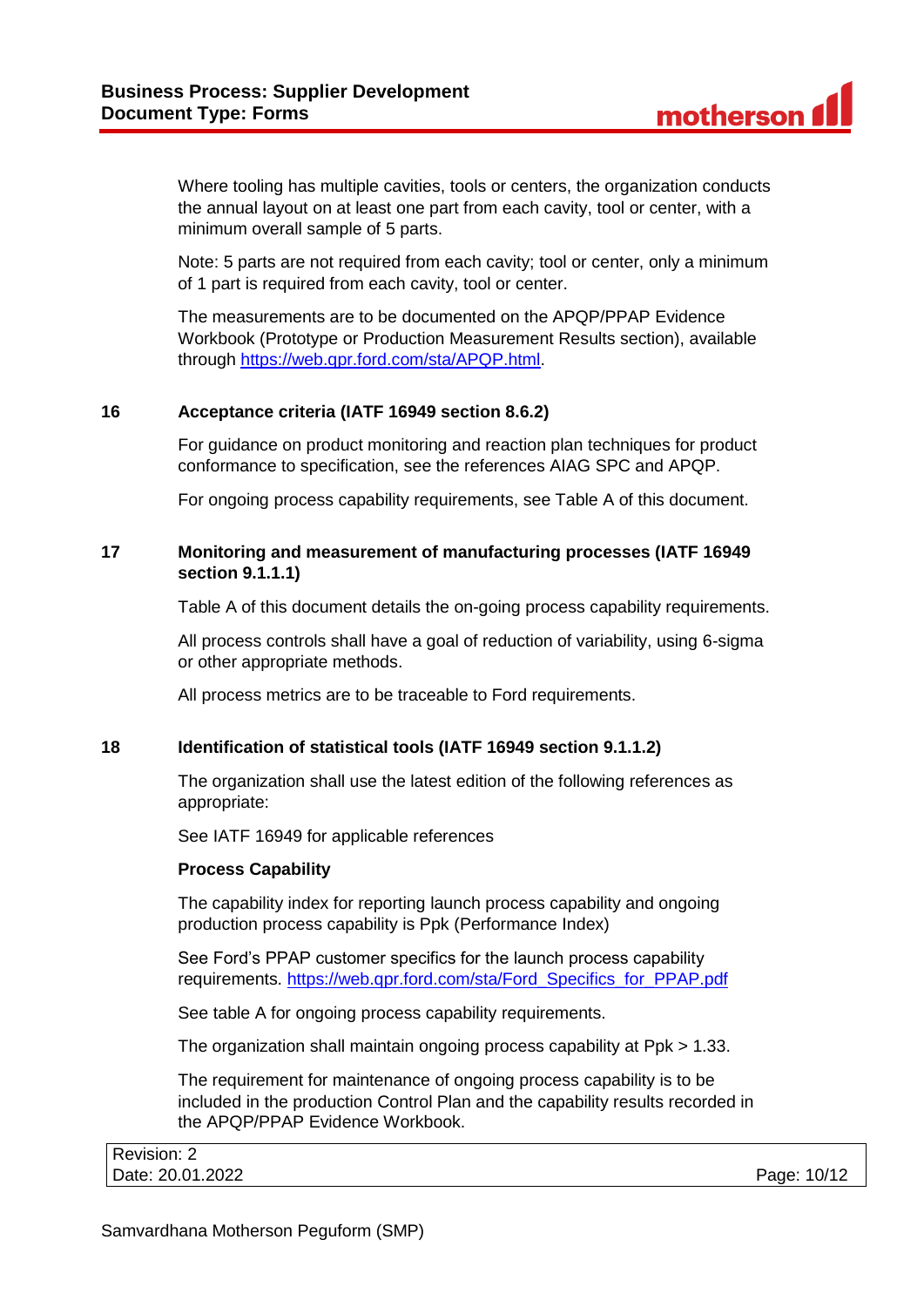The results of monitoring process capability are to be available to SMP/Ford upon request.

When investigating a process capability issue it is advisable to use multiple indices, e.g. Pp, Ppk, Cp, and Cpk. When used together, the indices assist in the determination of sources of variation (see references on Statistical Process Control).

| The Control Chart indicates that the | ACTIONS ON THE PROCESS OUTPUT<br>Based on Process Capability (Ppk) |                                                                                      |
|--------------------------------------|--------------------------------------------------------------------|--------------------------------------------------------------------------------------|
| process:                             | Less than<br>1.33                                                  | Equal to or Greater than 1.33                                                        |
| Is in control                        | 100%<br>inspect <sup>*</sup>                                       | Accept product<br>Continue to reduce product<br>variation                            |
| Has gone out of control              | sample                                                             | <b>IDENTIFY SPECIAL CAUSE</b><br>100% inspect* all product since the last in-control |

#### Table-A - Ongoing Process and Product Monitoring Control Chart Interpretation and Reaction

\*The organization ensures that the 100% inspection methodology prevents shipment of any non-conforming product to Ford. The 100% inspection methodology would typically include error proofing, such as a poka-yoke.

The organization ensures that Critical Characteristics (CC) have controls which prevent the shipment of non-conforming product, regardless of the location in the supply chain (tier 1 through tier N) of the manufacture of the physical characteristic(s) associated with the Critical Characteristic. The organization records the CC controls in the APQP/PPAP Evidence Workbook.

Statistical process control on product characteristics without continuous manufacturing process controls is not appropriate or sufficient for Critical **Characteristics** 

| Revision: 2      |             |
|------------------|-------------|
| Date: 20.01.2022 | Page: 11/12 |